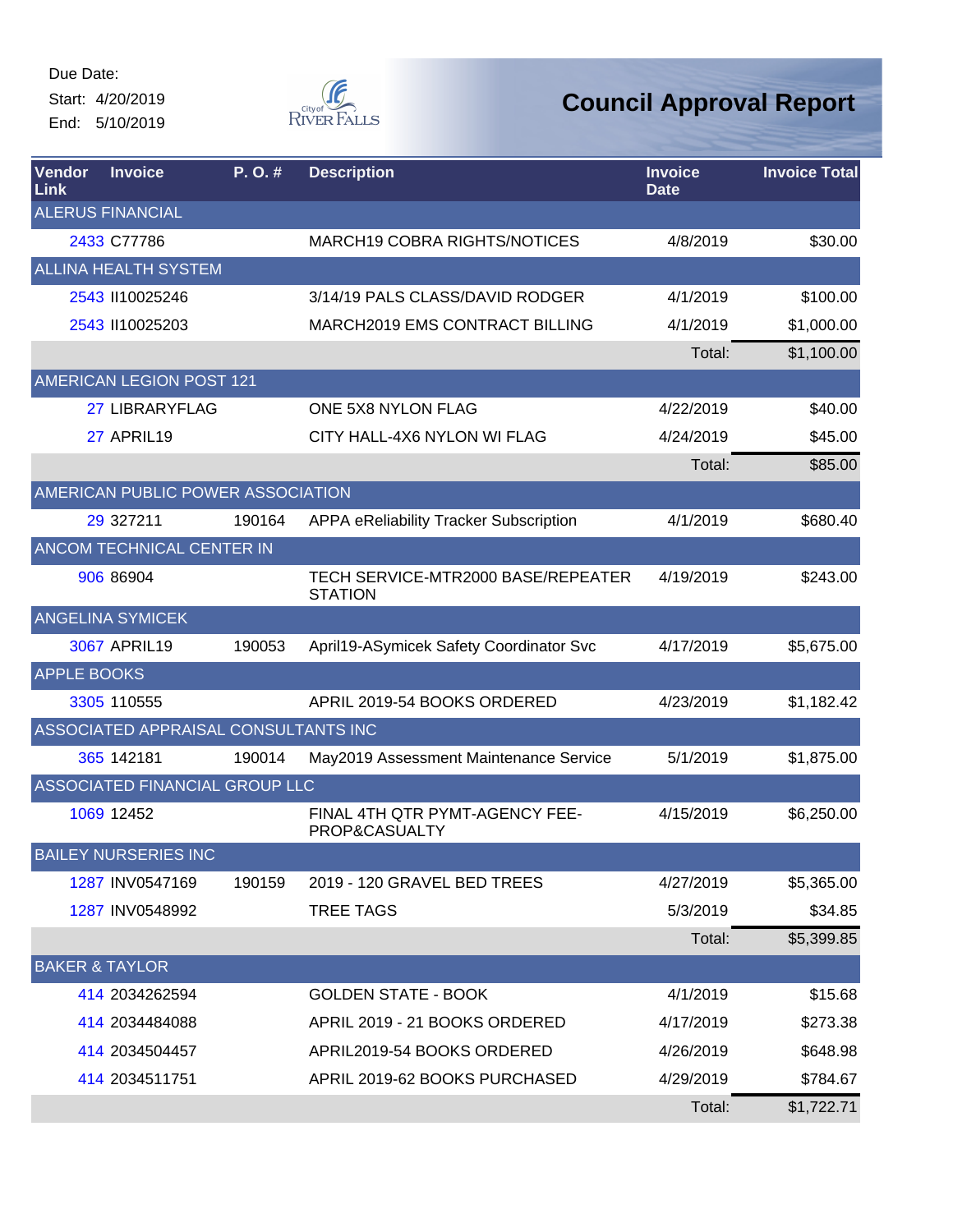Start: 4/20/2019 End: 5/10/2019



| Vendor<br>Link      | <b>Invoice</b>                        | P. O. # | <b>Description</b>                                         | <b>Invoice</b><br><b>Date</b> | <b>Invoice Total</b> |
|---------------------|---------------------------------------|---------|------------------------------------------------------------|-------------------------------|----------------------|
|                     | <b>BAKER TILLY VIRCHOW KRAUSE LLP</b> |         |                                                            |                               |                      |
|                     | 46 BT1410684                          |         | THRU APRIL2019 - TIF#5 TO TIF#14 STMTS                     | 4/30/2019                     | \$5,325.00           |
|                     | <b>BAKKE NORMAN</b>                   |         |                                                            |                               |                      |
|                     | 1716 MARCH2019                        | 190015  | MARCH2019 MONTHLY PROSECUTION<br><b>SVCS</b>               | 4/17/2019                     | \$2,000.00           |
|                     | 1716 MARCH19APPE<br><b>ALS</b>        |         | MARCH19 - T. THOMAS APPEAL SERVICES                        | 4/17/2019                     | \$536.50             |
|                     |                                       |         |                                                            | Total:                        | \$2,536.50           |
|                     | <b>BERGSTROM, KAREN</b>               |         |                                                            |                               |                      |
|                     | 418 050119                            |         | 05/01/2019 GREEN BAY TRAVEL PER DIEM                       | 4/1/2019                      | \$188.30             |
|                     | <b>BER-MARK EXCAVATING INC</b>        |         |                                                            |                               |                      |
|                     | 49 7869                               | 190131  | March2019 Snow Removal-Lots/Streets                        | 4/10/2019                     | \$7,936.60           |
|                     | 49 7918                               | 190131  | <b>APRIL2019 Snow Removal-Lots/Streets</b>                 | 4/30/2019                     | \$616.60             |
|                     |                                       |         |                                                            | Total:                        | \$8,553.20           |
|                     | BORDER STATES INDUSTRIES, INC.        |         |                                                            |                               |                      |
|                     | 57 917512130                          | 190107  | 6000LB ANCHORS/INVENTORY                                   | 4/15/2019                     | \$164.08             |
|                     | 57 917564205                          | 190147  | 8.25" COMPRESSION LUGS-INVENTORY                           | 4/23/2019                     | \$274.16             |
|                     |                                       |         |                                                            | Total:                        | \$438.24             |
|                     | <b>BOUND TREE MEDICAL LLC</b>         |         |                                                            |                               |                      |
|                     | 548 62834327-1                        |         | <b>BALANCE OF INVOICE/AMBULANCE</b><br><b>SUPPLIES</b>     | 4/1/2019                      | \$20.80              |
|                     | 548 62958863                          |         | APRIL2019-AMBULANCE MEDICAL<br><b>SUPPLIES</b>             | 4/8/2019                      | \$1,279.80           |
|                     |                                       |         |                                                            | Total:                        | \$1,300.60           |
|                     | BRAUN THYSSEKRUPP ELEVATOR LLC        |         |                                                            |                               |                      |
|                     | 710 147336                            |         | PUBLIC SAFETY BLDG-4/18 ELEVATOR<br><b>SERVICE</b>         | 4/23/2019                     | \$402.00             |
|                     | 710 147039                            | 190076  | MAY19-JULY19 RFPD ELEVATOR MAINT                           | 5/1/2019                      | \$678.24             |
|                     |                                       |         |                                                            | Total:                        | \$1,080.24           |
| <b>BRYAN JENSEN</b> |                                       |         |                                                            |                               |                      |
|                     | <b>2779 MEAL</b><br><b>RMBRSMNT</b>   |         | MEAL REIMBURSEMENT FOR B JENSEN &<br><b>RESERVER OFFCR</b> | 5/1/2019                      | \$29.02              |
|                     | <b>BUG BUSTERS INC</b>                |         |                                                            |                               |                      |
|                     | 2571 211934                           |         | AMBULANCE-MOUSE CONTROL SERVICE                            | 4/12/2019                     | \$191.00             |
|                     | <b>CAVENDISH SQUARE PUBLISHING</b>    |         |                                                            |                               |                      |
|                     | 411 CAO310531                         |         | <b>CULTURES OF THE WORLD LIBRARY SET</b>                   | 4/23/2019                     | \$195.54             |
|                     | <b>CDW GOVERNMENT INC</b>             |         |                                                            |                               |                      |
|                     | 66 RLH1709                            | 190046  | Microsoft Office 365 Licensing/241 Ordered                 | 4/1/2019                      | \$22,711.02          |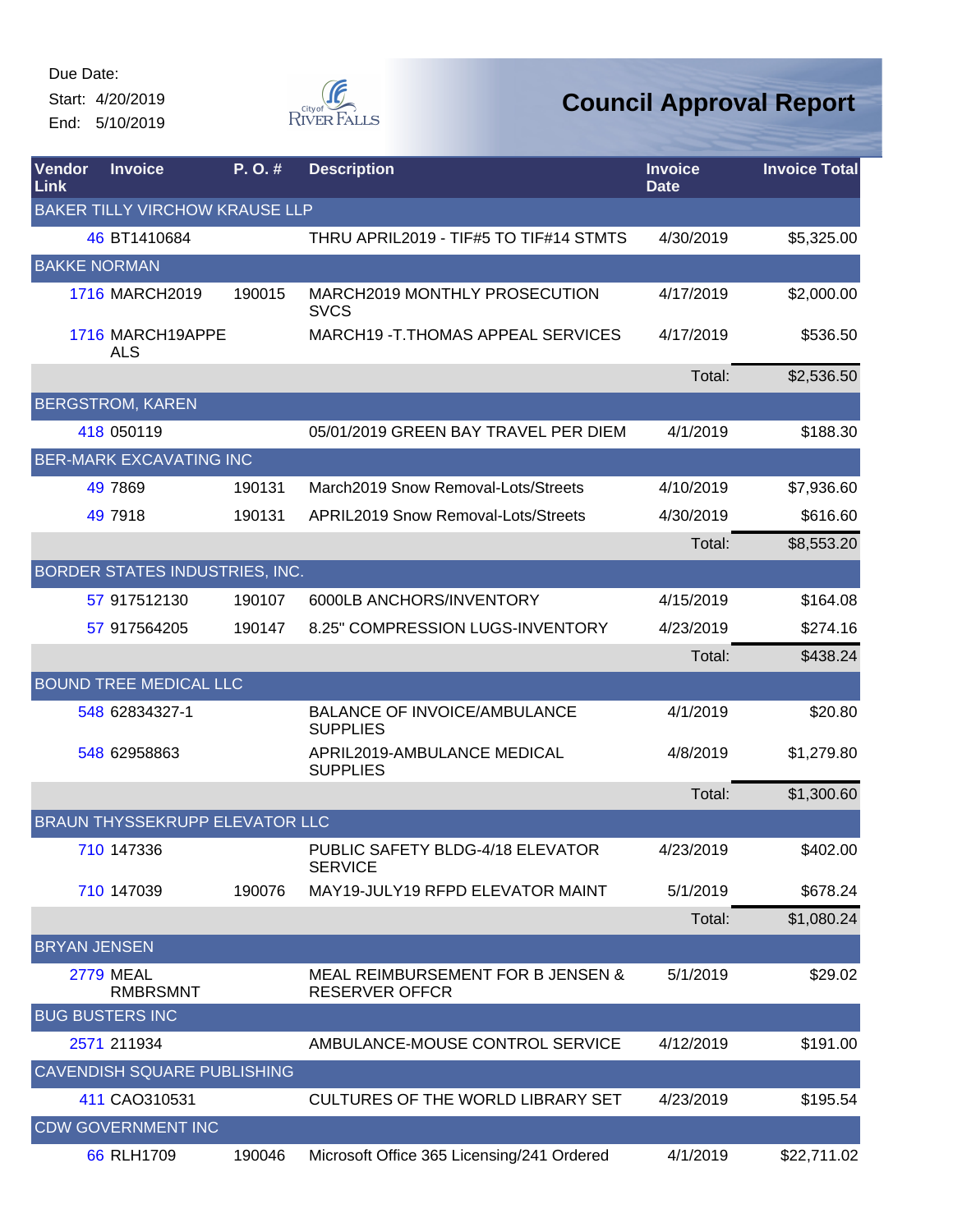Start: 4/20/2019 End: 5/10/2019



| <b>Vendor</b><br><b>Link</b> | <b>Invoice</b>                   | P.O.#                                | <b>Description</b>                                        | <b>Invoice</b><br><b>Date</b> | <b>Invoice Total</b> |
|------------------------------|----------------------------------|--------------------------------------|-----------------------------------------------------------|-------------------------------|----------------------|
|                              | <b>CENGAGE LEARNING</b>          |                                      |                                                           |                               |                      |
|                              | 123 66950159                     |                                      | WILD JUSTICE/TORTURE OF MTN MAN-<br><b>BOOKS</b>          | 4/16/2019                     | \$47.23              |
| <b>CENTURYLINK</b>           |                                  |                                      |                                                           |                               |                      |
|                              | 1796 1467525066                  |                                      | APRIL19 LONG DISTANCE PHONE                               | 4/30/2019                     | \$7.80               |
| <b>CHAD PETERSON</b>         |                                  |                                      |                                                           |                               |                      |
|                              | 3980 APRIL 2019                  |                                      | FIRE DEPT TRUCK DAMAGE TO PROPERTY                        | 4/24/2019                     | \$1,100.00           |
|                              |                                  | COMPUTER INTEGRATION TECHNOLOGY      |                                                           |                               |                      |
|                              | 379 276815                       | 190042                               | May19/Co-Managed Services Agreement                       | 5/1/2019                      | \$3,466.25           |
|                              | 379 276967                       | 190030                               | May19-Managed Backup Services                             | 5/1/2019                      | \$785.00             |
|                              |                                  |                                      |                                                           | Total:                        | \$4,251.25           |
| <b>CORE &amp; MAIN LP</b>    |                                  |                                      |                                                           |                               |                      |
|                              | 134 K381832                      |                                      | VALVE BOX REP CAP W/GASKET                                | 4/9/2019                      | \$299.65             |
|                              |                                  | CORPORATE FLEET SERVICES, INC        |                                                           |                               |                      |
|                              | 2786 MAY2019                     | 190009                               | <b>MAY19 LEASED VEHICLE CHARGES</b>                       | 5/1/2019                      | \$1,135.14           |
|                              |                                  | COUNTY-WIDE EXTINGUISHER SERVICE INC |                                                           |                               |                      |
|                              | 854 11428                        |                                      | APRIL19 FIRE DEPT-<br>RECHARGES/ORINGS/VOS COLLARS        | 4/28/2019                     | \$54.75              |
|                              |                                  | <b>CREDIT SERVICE INTERNATIONAL</b>  |                                                           |                               |                      |
|                              | 3843 49922                       |                                      | PPE 04/21/2019                                            | 4/26/2019                     | \$200.00             |
|                              | 3843 50495                       |                                      | PPE 05/05/19                                              | 5/10/2019                     | \$200.00             |
|                              |                                  |                                      |                                                           | Total:                        | \$400.00             |
|                              |                                  | CRESCENT LANDSCAPE SUPPLY INC        |                                                           |                               |                      |
|                              | 3972 022150                      | 190158                               | APRIL19-120 YARDS CEDAR MULCH                             | 4/16/2019                     | \$3,120.00           |
| CROOK, JEFF                  |                                  |                                      |                                                           |                               |                      |
|                              | 82 2019SAFETYFO<br><b>OTWEAR</b> |                                      | 2019 SAFETY FOOTWEAR<br><b>REIMBURSEMENT</b>              | 4/26/2019                     | \$150.00             |
|                              | DARRELL'S SEPTIC SERVICE INC     |                                      |                                                           |                               |                      |
|                              | 85 27978                         | 190071                               | APRIL2019 PORTA POTTY RENTAL/KINNI<br><b>CYCLISTS</b>     | 4/30/2019                     | \$45.00              |
|                              | 85 27960                         | 190071                               | APRIL2019 PORTA POTTY RENTAL-<br><b>DOG/DRY RUN PARKS</b> | 4/30/2019                     | \$230.00             |
|                              |                                  |                                      |                                                           | Total:                        | \$275.00             |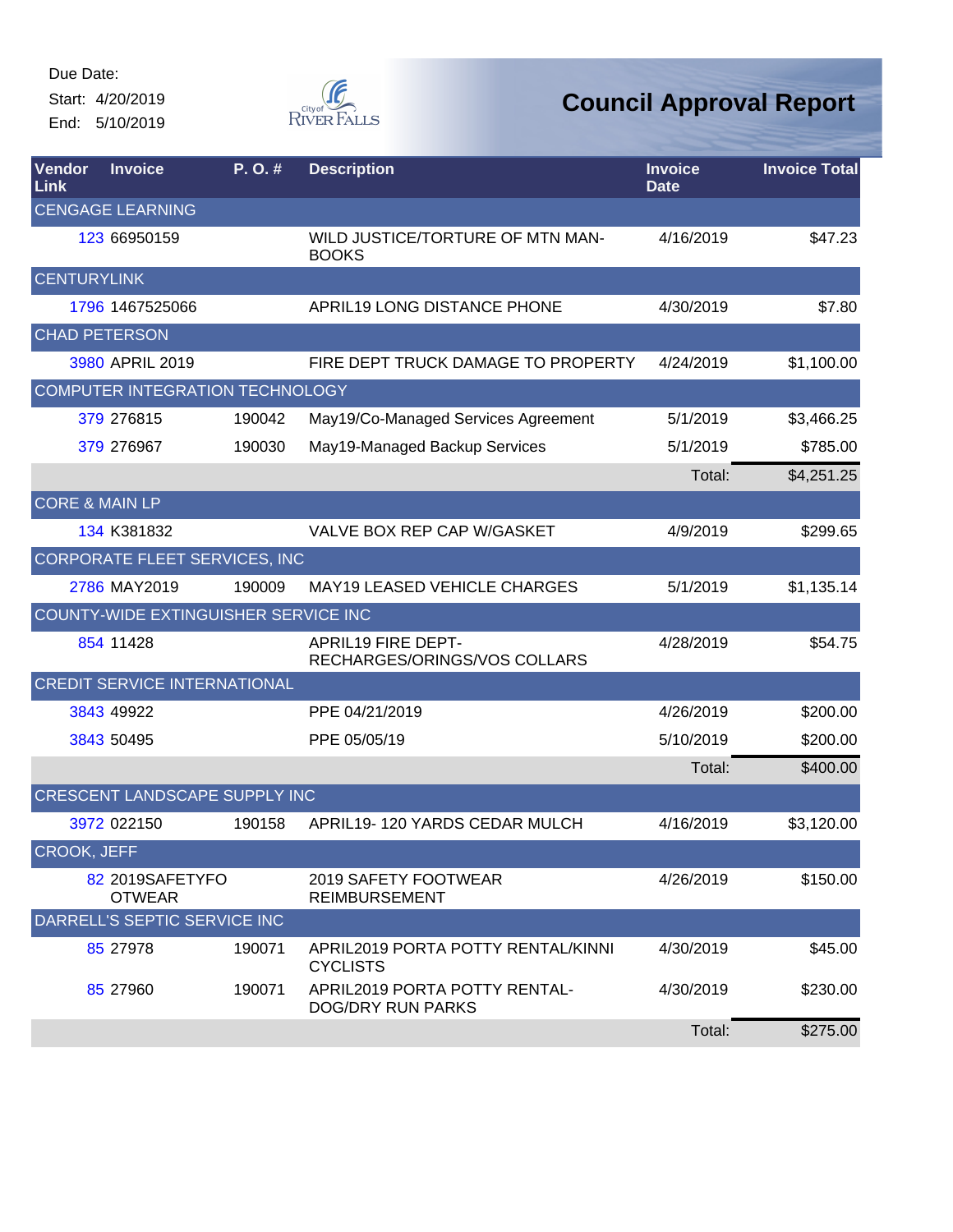Due Date: Start: 4/20/2019

End: 5/10/2019



| Vendor<br>Link        | <b>Invoice</b>                    | P.O.#  | <b>Description</b>                                        | <b>Invoice</b><br><b>Date</b> | <b>Invoice Total</b> |
|-----------------------|-----------------------------------|--------|-----------------------------------------------------------|-------------------------------|----------------------|
|                       | DELTA DENTAL OF WISCONISN INC     |        |                                                           |                               |                      |
|                       | 2572 1298293 MAY<br>2019          |        | <b>MAY 2019 VISION INSURANCE</b>                          | 5/1/2019                      | \$584.70             |
|                       | 2572 1298294 MAY<br>2019          |        | <b>MAY 2019 VISION RETIREE</b>                            | 5/1/2019                      | \$12.42              |
|                       |                                   |        |                                                           | Total:                        | \$597.12             |
|                       | <b>DEVINE LIQUORS LLC</b>         |        |                                                           |                               |                      |
|                       | 3475 4N8007D6N6                   |        | RESTITUTION-CITATION #4N8007D6N6                          | 5/2/2019                      | \$35.99              |
| <b>DISTRICT 2 INC</b> |                                   |        |                                                           |                               |                      |
|                       | 1451 2460                         |        | TWO PUMP HOUSE HEATER BRACKETS                            | 4/30/2019                     | \$62.05              |
|                       | DORIS A PECHACEK REVOCABLE TRUST  |        |                                                           |                               |                      |
|                       | 3835 FIRSTINSTALL                 |        | FIRST INSTALL-REPLACEMENT<br><b>HOUSING/MOVING EXP</b>    | 4/24/2019                     | \$11,535.00          |
| <b>EFTPS</b>          |                                   |        |                                                           |                               |                      |
|                       | 7 49916                           |        | PPE 04/21/2019                                            | 4/26/2019                     | \$76,824.16          |
|                       | 7 50492                           |        | PPE 05/05/19                                              | 5/10/2019                     | \$73,945.77          |
|                       |                                   |        |                                                           | Total:                        | \$150,769.93         |
| <b>ELM USA INC</b>    |                                   |        |                                                           |                               |                      |
|                       | 2626 19656                        |        | DISC CLEANING MACHINE BUFFING PADS                        | 4/1/2019                      | \$194.95             |
|                       | EO JOHNSON CO. INC                |        |                                                           |                               |                      |
|                       | 98 INV538098                      |        | JAN-APRIL2019 PD OVERAGE/RICOH<br><b>COPIER</b>           | 4/18/2019                     | \$297.62             |
|                       | 98 24699020                       |        | MAY 19 LIBRARY RICOH MP COPIER                            | 5/1/2019                      | \$125.74             |
|                       | 98 24750775                       |        | MAY2019 - PD RICOH COPIER BASE PYMT                       | 5/6/2019                      | \$151.50             |
|                       |                                   |        |                                                           | Total:                        | \$574.86             |
|                       | <b>ESSEX CAPITAL LLC</b>          |        |                                                           |                               |                      |
|                       | 942 2019                          | 190136 | 2019 MEMBERSHIP IN THE COMMUNITY                          | 4/1/2019                      | \$2,000.00           |
|                       | <b>EXPRESS PERSONNEL SERVICES</b> |        |                                                           |                               |                      |
|                       | 109 22134143                      | 190029 | WKEND 4/7 19.5HRS JHAYES/COMM INTERN                      | 4/9/2019                      | \$341.64             |
|                       | 109 22166013                      | 190029 | WKEND 4/14-25HRS J.HAYES COMM<br><b>INTERN</b>            | 4/16/2019                     | \$438.00             |
|                       | 109 22202851                      | 190029 | WKEND 4/21-16HRS J.HAYES COMM<br><b>INTERN</b>            | 4/23/2019                     | \$280.32             |
|                       | 109 22202854                      | 190021 | WKEND 4/21 9HRS-TRIXMANN-TEMP HELP                        | 4/23/2019                     | \$170.82             |
|                       | 109 22202853                      | 190153 | WKEND 4/21 6.5 HRS-JWALTERS/PARKS<br><b>TEMP HELP</b>     | 4/23/2019                     | \$118.63             |
|                       | 109 22202852                      | 190153 | WKEND 4/21 40HRS-M.SMITS-STREET<br><b>MAINT TEMP HELP</b> | 4/23/2019                     | \$766.80             |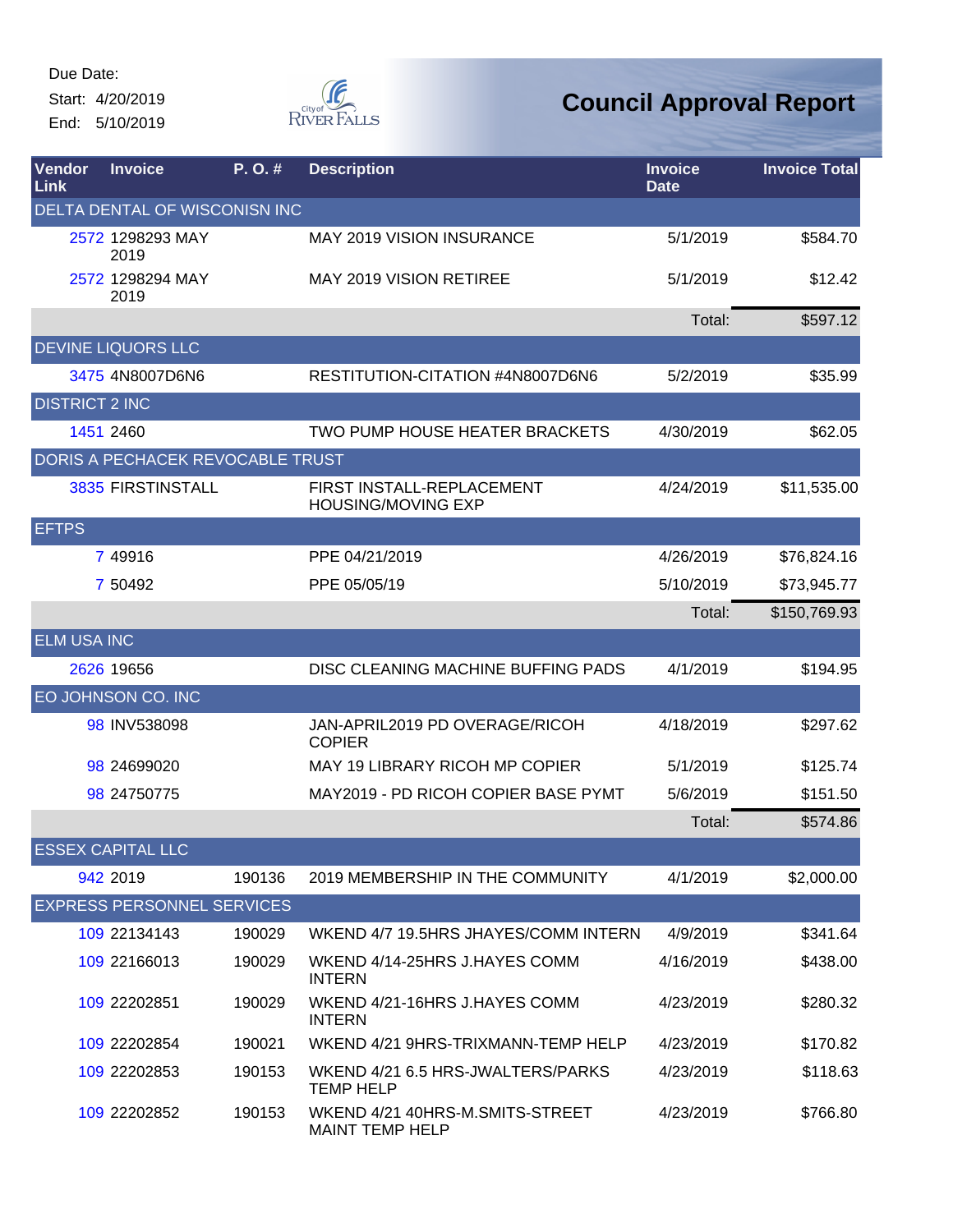Start: 4/20/2019 End: 5/10/2019



| Vendor<br>Link | <b>Invoice</b>                  | P.O.#                                | <b>Description</b>                                     | <b>Invoice</b><br><b>Date</b> | <b>Invoice Total</b> |
|----------------|---------------------------------|--------------------------------------|--------------------------------------------------------|-------------------------------|----------------------|
|                | 109 22236117                    | 190153                               | WKEND 4/28 40HRS-M.SMITS-STREET TEMP<br><b>HELP</b>    | 4/30/2019                     | \$766.80             |
|                | 109 22236118                    | 190153                               | WKEND 4/28 6.25HRS J.WALTERS-PARKS<br><b>TEMP HELP</b> | 4/30/2019                     | \$114.06             |
|                | 109 22236119                    | 190021                               | WKEND 4/28 12HRS T.RIXMANN WATER<br><b>TEMP HELP</b>   | 4/30/2019                     | \$227.76             |
|                | 109 22236116                    | 190029                               | WKEND 4/28-23.5HRS-JHAYES COMM<br><b>INTERN</b>        | 4/30/2019                     | \$411.72             |
|                | 109 22277329                    | 190021                               | WKEND 5/5 12HRS-TRIXMANN WATER TEMP<br><b>HELP</b>     | 5/7/2019                      | \$227.76             |
|                | 109 22277327                    | 190153                               | WKEND 5/5 40HRS MSMITS-STREET TEMP<br><b>HELP</b>      | 5/7/2019                      | \$766.80             |
|                | 109 22277328                    | 190153                               | <b>WKEND5/5 50.50HRS-</b><br>ERIE/WALTERS/SPAFFORD     | 5/7/2019                      | \$930.92             |
|                |                                 |                                      |                                                        | Total:                        | \$5,562.03           |
|                | <b>FALCON APPRAISAL SERVICE</b> |                                      |                                                        |                               |                      |
|                | 3984 2019114                    |                                      | 1369 E DIVISION - RESIDENTIAL APPRAISAL                | 4/29/2019                     | \$425.00             |
|                | FAMILY FRESH MARKET #322        |                                      |                                                        |                               |                      |
|                | 112 140558645                   |                                      | RESTITUTION-CITATION #140558645/RETAIL<br><b>THEFT</b> | 4/24/2019                     | \$36.23              |
|                | <b>FASTENAL COMPANY</b>         |                                      |                                                        |                               |                      |
|                | 113 WIHUD171865                 |                                      | 100 CONCRETE ANCHORS/TRAFFIC<br><b>COUNTERS</b>        | 5/3/2019                      | \$26.55              |
|                | <b>FBG SERVICE CORPORATION</b>  |                                      |                                                        |                               |                      |
|                | 364 847336                      | 190081                               | April2019 Janitorial Services Contracted               | 4/30/2019                     | \$4,866.00           |
|                |                                 | FIRST NATIONAL BANK - RF SECTION 125 |                                                        |                               |                      |
|                | 6 49915                         |                                      | PPE 04/21/2019                                         | 4/26/2019                     | \$4,070.81           |
|                | 6 50491                         |                                      | PPE 05/05/19                                           | 5/10/2019                     | \$4,070.81           |
|                |                                 |                                      |                                                        | Total:                        | \$8,141.62           |
|                | FORUM COMMUNICATION CO          |                                      |                                                        |                               |                      |
|                | 234 ELECTRIC2019                |                                      | <b>2019 ELECTRIC SUBSCRIPTION RENEWAL</b>              | 4/22/2019                     | \$56.00              |
|                | FORUM COMMUNICATIONS CO         |                                      |                                                        |                               |                      |
|                | 162 2091185                     |                                      | AD/PAID ON CALL VOLUNTEER<br><b>FIREFIGHTERS</b>       | 4/30/2019                     | \$66.80              |
|                | FOX VALLEY TECHNICAL COLL       |                                      |                                                        |                               |                      |
|                | 1830 200155667                  |                                      | ASPLITTGERBER-LEAP CONFERENCE<br><b>REGISTRATION</b>   | 4/18/2019                     | \$235.00             |
|                | FP MAILING SOLUTIONS            |                                      |                                                        |                               |                      |
|                | 849 RI104039128                 |                                      | TWO POSTAGE INKJET CARTRIDGES                          | 4/19/2019                     | \$264.84             |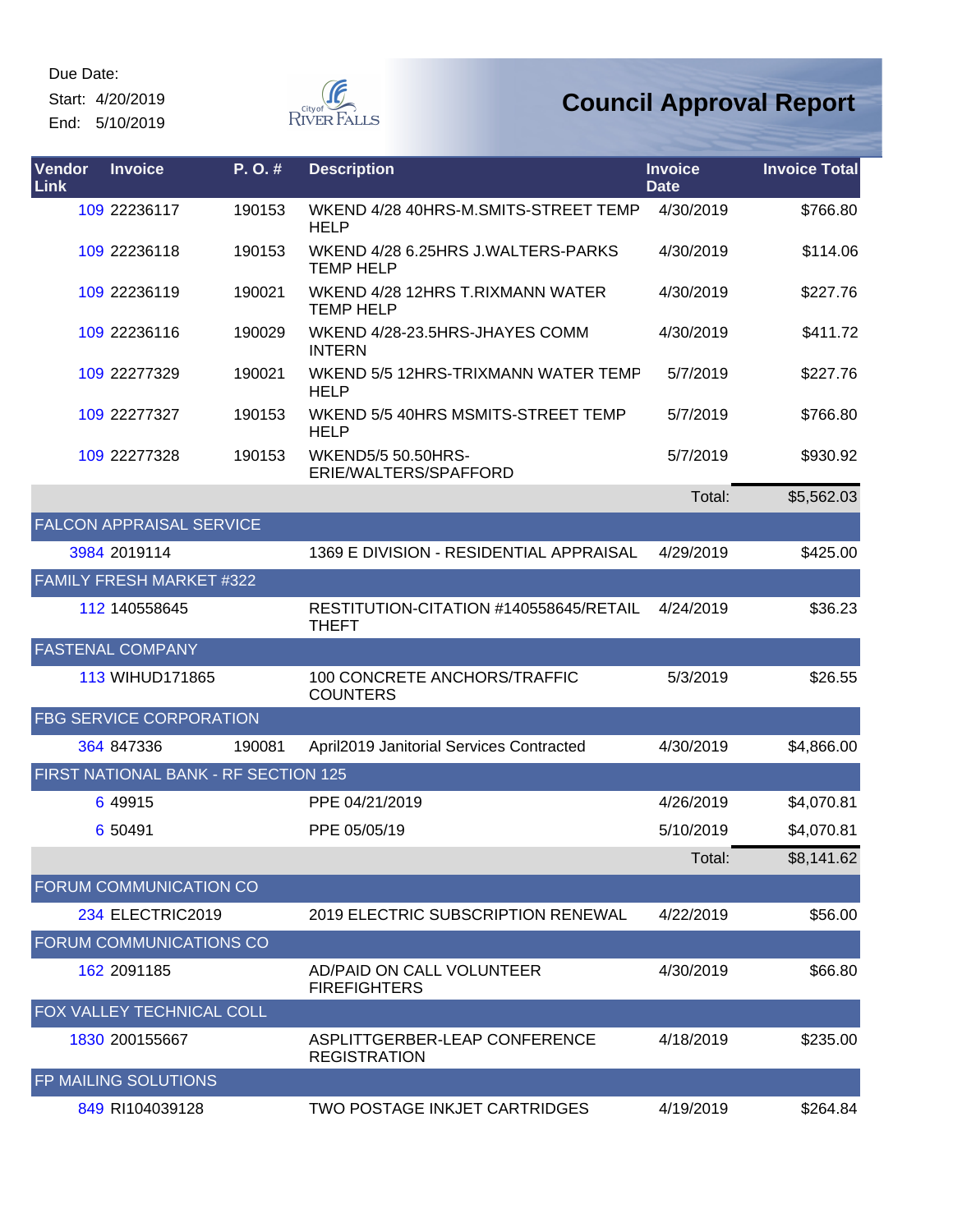Start: 4/20/2019 End: 5/10/2019



| Vendor<br>Link     | <b>Invoice</b>                    | P.O.#  | <b>Description</b>                       | <b>Invoice</b><br><b>Date</b> | <b>Invoice Total</b> |
|--------------------|-----------------------------------|--------|------------------------------------------|-------------------------------|----------------------|
|                    | <b>GENERAL COMMUNICATIONS INC</b> |        |                                          |                               |                      |
|                    | 126 268872                        | 190137 | One (1) Harris VHF Repeater/Installation | 4/30/2019                     | \$9,090.00           |
| <b>HAWKINS INC</b> |                                   |        |                                          |                               |                      |
|                    | 133 4484395                       | 190040 | APRIL2019 WATER DEPT - CHEMICALS         | 4/23/2019                     | \$3,225.16           |
|                    | <b>HEALTH PARTNERS</b>            |        |                                          |                               |                      |
|                    | 356 89229471 MAY<br>2019          |        | MAY 2019 HEALTH/DENTAL INSURANCE         | 5/1/2019                      | \$172,011.83         |
|                    | <b>HOLIDAY STATIONSTORE</b>       |        |                                          |                               |                      |
|                    | 140 N758525                       |        | REISSUE-RESTITUTION OWED-#N758525        | 5/1/2019                      | \$1.59               |
|                    | 140 M289528 3-3-<br>2018          |        | REISSUE-RESTITUTION CITATION#M289528     | 5/1/2019                      | \$2.19               |
|                    | 140 4N8089CGJ1                    |        | RESTITUTION-CITATON #4N8089CGJ1          | 5/2/2019                      | \$2.63               |
|                    |                                   |        |                                          | Total:                        | \$6.41               |
| HOVEL, DAVID       |                                   |        |                                          |                               |                      |
|                    | 403 042419                        |        | 4/24/19 ELKHART TRAVEL PER DIEM          | 4/24/2019                     | \$100.50             |
|                    | <b>HUDSON PHYSICIANS SC</b>       |        |                                          |                               |                      |
|                    | 145 800370410519                  |        | APRIL19 EMPLOYMENT EXAMS                 | 4/30/2019                     | \$2,111.00           |
|                    | HUEBSCH LAUNDRY COMPANY           |        |                                          |                               |                      |
|                    | 146 4268790                       | 190044 | 4/10 LINEN/BRUSHMAT SVC                  | 4/10/2019                     | \$42.81              |
|                    | 146 4272150                       | 190011 | 4/17 HUEBSCH ELECTRIC UNIFORM            | 4/17/2019                     | \$250.59             |
|                    | 146 4272151                       | 190016 | 4/17 HUEBSCH WATER UNIFORMS              | 4/17/2019                     | \$40.28              |
|                    | 146 4272152                       | 190035 | 4/17 HUEBSCH PW UNIFORMS                 | 4/17/2019                     | \$123.30             |
|                    | 146 4272153                       | 190017 | 4/17 HUEBSCH WWTP UNIFORMS               | 4/17/2019                     | \$44.74              |
|                    | 146 4272889                       | 190022 | 4/17 LIBRARY BRUSHMAT SERVICE            | 4/17/2019                     | \$70.12              |
|                    | 146 4277079                       | 190018 | 4/24 CITY HALL BRUSHMAT SERVICE          | 4/24/2019                     | \$56.92              |
|                    | 146 4277073                       | 190044 | 4/24 LINEN/BRUSHMAT SVC                  | 4/24/2019                     | \$42.81              |
|                    | 146 4277065                       | 190047 | 4/24 PD BRUSHMAT SVC                     | 4/24/2019                     | \$55.59              |
|                    | 146 4276359                       | 190011 | 4/24 HUEBSCH ELECTRIC UNIFORM            | 4/24/2019                     | \$250.59             |
|                    | 146 4276360                       | 190016 | 4/24 HUEBSCH WATER UNIFORMS              | 4/24/2019                     | \$32.23              |
|                    | 146 4276361                       | 190035 | 4/24 HUEBSCH PW UNIFORMS                 | 4/24/2019                     | \$123.30             |
|                    | 146 4276362                       | 190017 | 4/24 HUEBSCH WWTP UNIFORMS               | 4/24/2019                     | \$44.74              |
|                    | 146 4276159                       |        | <b>SUMMER STAFF SHIRTS</b>               | 4/24/2019                     | \$241.76             |
|                    | 146 4277081                       | 190072 | 4/24 WWTP RUG SERVICE                    | 4/24/2019                     | \$93.44              |
|                    | 146 4279218                       |        | GARAGE-2 HEAVY LOGO SAFETY PARKAS        | 5/1/2019                      | \$162.98             |
|                    | 146 4280283                       |        | PARKS/STREETS-22 CREW LOGO SHIRTS        | 5/1/2019                      | \$358.60             |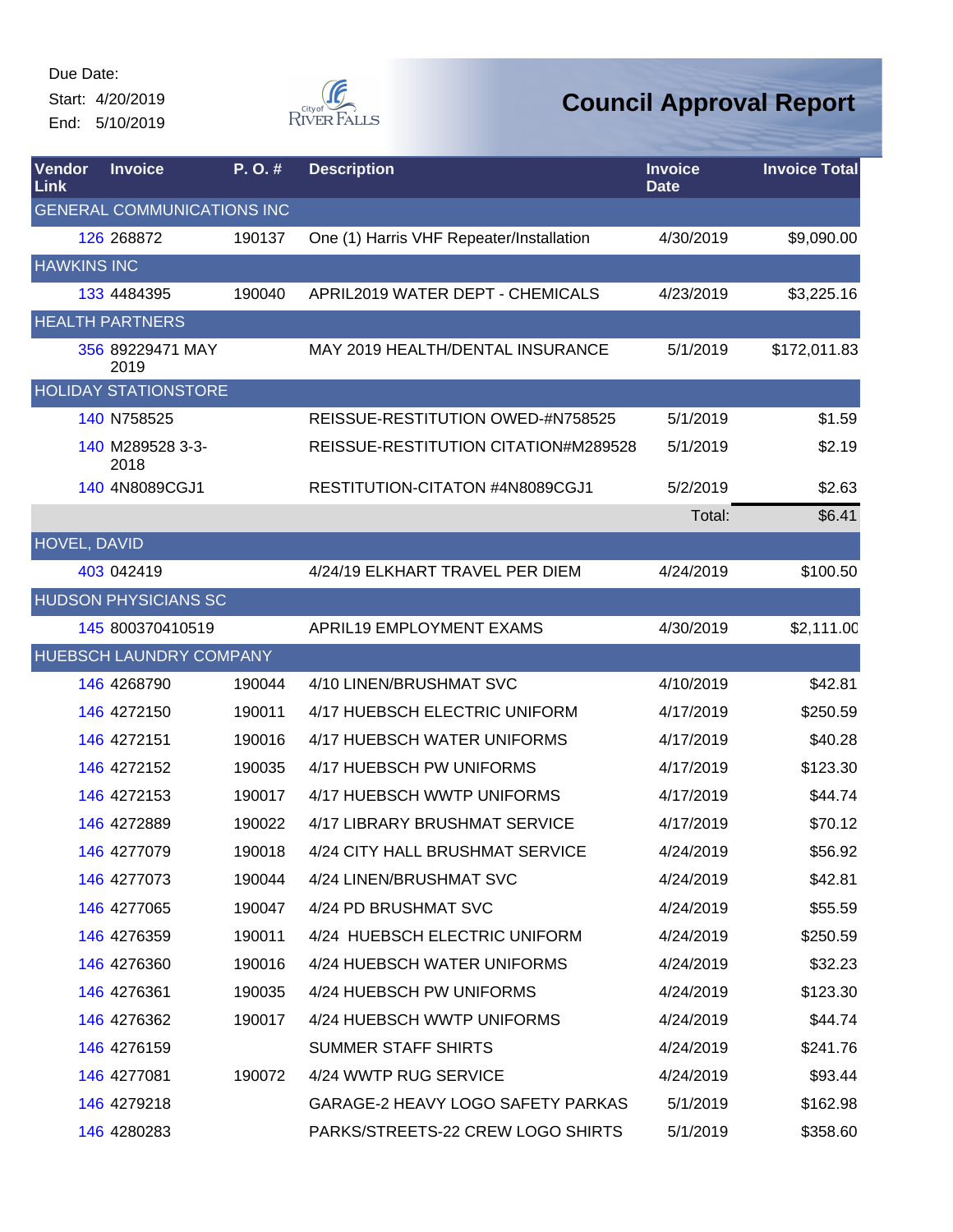Start: 4/20/2019 End: 5/10/2019



| <b>Vendor</b><br>Link  | <b>Invoice</b>                   | P.O.#                               | <b>Description</b>                                    | <b>Invoice</b><br><b>Date</b> | <b>Invoice Total</b> |
|------------------------|----------------------------------|-------------------------------------|-------------------------------------------------------|-------------------------------|----------------------|
|                        | 146 4280483                      | 190011                              | 5/1 HUEBSCH ELECTRIC UNIFORM                          | 5/1/2019                      | \$250.59             |
|                        | 146 4280484                      | 190016                              | 5/1 HUEBSCH WATER UNIFORMS                            | 5/1/2019                      | \$32.23              |
|                        | 146 4280485                      | 190035                              | 5/1 HUEBSCH PW UNIFORMS                               | 5/1/2019                      | \$125.82             |
|                        | 146 4280486                      | 190017                              | 5/1 HUEBSCH WWTP UNIFORMS                             | 5/1/2019                      | \$44.74              |
|                        |                                  |                                     |                                                       | Total:                        | \$2,488.18           |
| I & S GROUP, INC       |                                  |                                     |                                                       |                               |                      |
|                        | 2787 56155                       | 180163                              | Thru April2019-Glen Park Pavilion -<br>Construction   | 4/30/2019                     | \$4,044.10           |
|                        | 2787 56156                       | 190145                              | Thru April19-Glen Park Site Improvements              | 4/30/2019                     | \$20,510.75          |
|                        |                                  |                                     |                                                       | Total:                        | \$24,554.85          |
| <b>IMAGE TREND INC</b> |                                  |                                     |                                                       |                               |                      |
|                        | 457 116523                       |                                     | 2019 BILLING BRIDGE PYMT PORTAL                       | 5/1/2019                      | \$2,500.00           |
|                        |                                  | INDIANHEAD FEDERATED LIBRARY SYSTEM |                                                       |                               |                      |
|                        | 655 219204                       |                                     | 2019 COOPERATIVE PURCHASE/LIBRARY<br><b>SUPPLIES</b>  | 4/29/2019                     | \$747.68             |
|                        | <b>INSIGHT EDGE LLC</b>          |                                     |                                                       |                               |                      |
|                        | 1201 1580                        |                                     | TRAYNOR/FISCHER-DISC WORKPLACE<br><b>PROFILES</b>     | 4/2/2019                      | \$150.00             |
|                        | 1201 1583-2                      |                                     | 4/16 MILEAGE FOR COUNCIL RETREAT                      | 4/16/2019                     | \$53.16              |
|                        |                                  |                                     |                                                       | Total:                        | \$203.16             |
|                        |                                  |                                     | INTERNATIONAL CITY MGMT ASSOC RETIREMENT CORP         |                               |                      |
|                        | 1 49910                          |                                     | PPE 04/21/2019                                        | 4/26/2019                     | \$19,948.53          |
|                        | 1 49911                          |                                     | PPE 04/21/2019                                        | 4/26/2019                     | \$890.81             |
|                        | 1 50486                          |                                     | PPE 05/05/19                                          | 5/10/2019                     | \$17,844.34          |
|                        | 1 50487                          |                                     | PPE 05/05/19                                          | 5/10/2019                     | \$562.04             |
|                        |                                  |                                     |                                                       | Total:                        | \$39,245.72          |
|                        | <b>IVERIFYTRANSALARM - 95235</b> |                                     |                                                       |                               |                      |
|                        | 3064 300410356                   | 190129                              | 2815 Prairie Drive- Access Control<br>Labor/Materials | 4/30/2019                     | \$5,798.76           |
|                        | 3064 300410339                   | 190097                              | 2815 Prairie Drive- Card Access Work                  | 4/30/2019                     | \$10,894.06          |
|                        | 3064 300410355                   | 190129                              | 2815 Prairie Drive- Access Control Materials          | 4/30/2019                     | \$349.98             |
|                        |                                  |                                     |                                                       | Total:                        | \$17,042.80          |
|                        |                                  | <b>IVERSON LASER ENGRAVING INC</b>  |                                                       |                               |                      |
|                        | 177 0038313                      |                                     | LASER MARK 16"X4" MAPLE BOARD                         | 5/2/2019                      | \$18.00              |
|                        | 177 0038314                      |                                     | SIX NAMETAGS W/MAGNET BACK                            | 5/2/2019                      | \$54.00              |
|                        |                                  |                                     |                                                       | Total:                        | \$72.00              |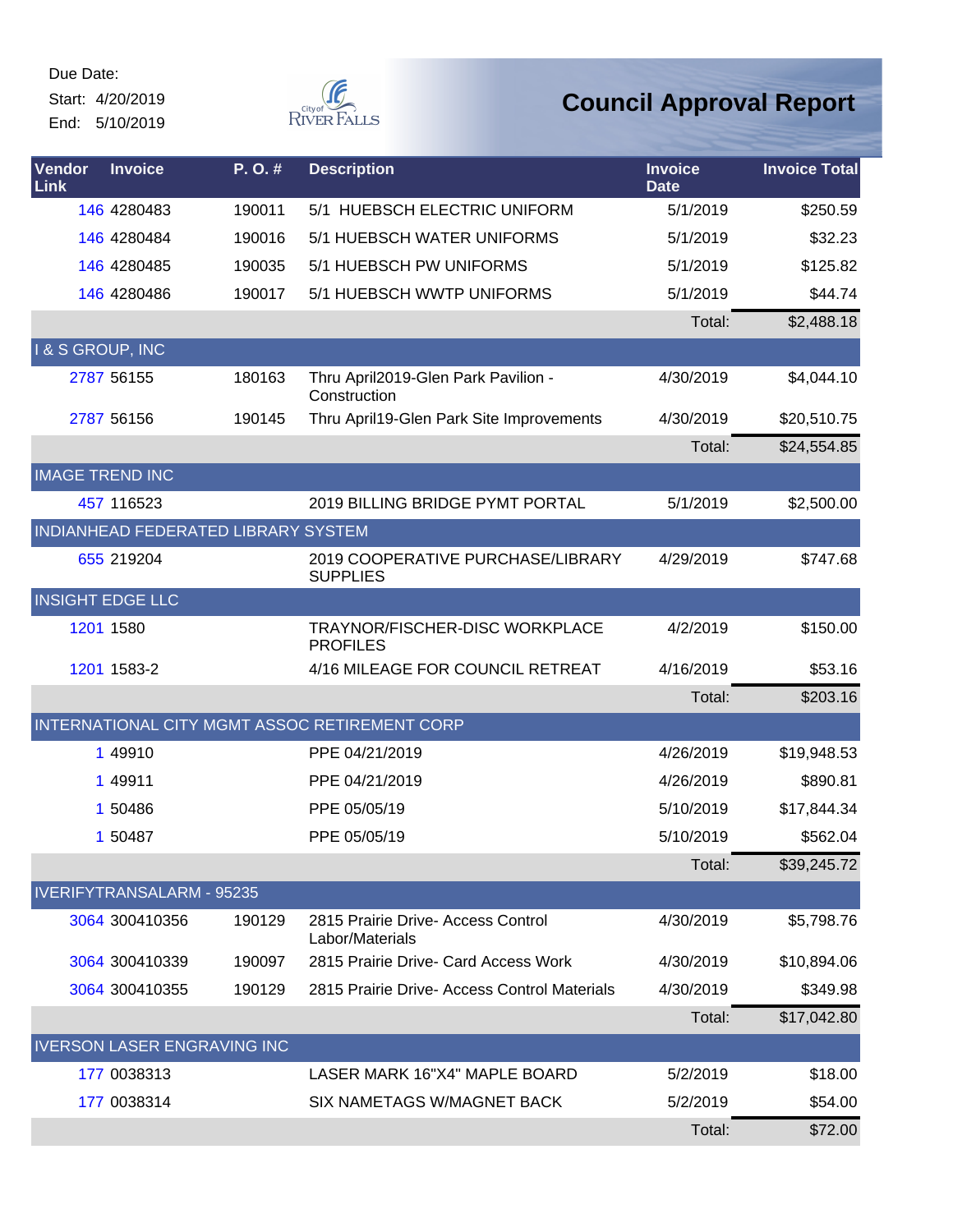Start: 4/20/2019 End: 5/10/2019



| <b>Vendor</b><br>Link  | <b>Invoice</b>                          | P.O.#  | <b>Description</b>                                 | <b>Invoice</b><br><b>Date</b> | <b>Invoice Total</b> |
|------------------------|-----------------------------------------|--------|----------------------------------------------------|-------------------------------|----------------------|
| <b>J&amp;J GIS LLC</b> |                                         |        |                                                    |                               |                      |
|                        | 651 APRIL2019                           | 190065 | April 2019 GIS Services                            | 4/30/2019                     | \$1,395.00           |
| <b>KATY FREY</b>       |                                         |        |                                                    |                               |                      |
|                        | 3723 APRILREIMBUR<br><b>SE</b>          |        | FEB-APRIL2019 TUITION REIMBURSEMENT                | 4/24/2019                     | \$1,012.75           |
|                        | LANGUAGE LINE SERVICES, INC             |        |                                                    |                               |                      |
|                        | 2991 4524036                            |        | <b>MARCH2019 PHONE INTERPRETATION SVC</b>          | 4/1/2019                      | \$26.00              |
|                        | LEXISNEXIS RISK DATA MGMT INC           |        |                                                    |                               |                      |
|                        | 3765 1703497-<br>20190331               |        | <b>MARCH19 ADV PERSON SEARCH FEE</b>               | 4/1/2019                      | \$50.00              |
|                        | 3765 1703497-<br>20190430               |        | APRIL 2019-ADV PERSON MONTHLY<br><b>SEARCH FEE</b> | 4/30/2019                     | \$50.00              |
|                        |                                         |        |                                                    | Total:                        | \$100.00             |
|                        | LINCOLN NATIONAL LIFE INSURANCE COMPANY |        |                                                    |                               |                      |
|                        | 3066 3873773064<br>MAY 2019             |        | MAY 2019 LIFE/AD&D/LTD                             | 5/1/2019                      | \$4,817.28           |
|                        | 3066 3873775094<br>MAY 2019             |        | <b>MAY 2019 VOL AD&amp;D</b>                       | 5/1/2019                      | \$263.28             |
|                        |                                         |        |                                                    | Total:                        | \$5,080.56           |
|                        | <b>LOFFLER COMPANIES INC</b>            |        |                                                    |                               |                      |
|                        | 182 24515466                            |        | APRIL19 CSR/COURT KONICA BASE PYMT                 | 4/1/2019                      | \$160.00             |
|                        | 182 24515468                            |        | APRIL19 ADMIN KONICA BASE/USAGE<br><b>PYMT</b>     | 4/1/2019                      | \$364.90             |
|                        | 182 24515465                            |        | APRIL19 FIRE DEPT KONICA BASE PYMT                 | 4/1/2019                      | \$216.00             |
|                        | 182 24515467                            |        | APRIL19 MAIL ROOM KONICA BASE PYMT                 | 4/1/2019                      | \$249.00             |
|                        |                                         |        |                                                    | Total:                        | \$989.90             |
|                        | MCGINTY, PATRICK                        |        |                                                    |                               |                      |
|                        | 3982 052019                             |        | 05/20/19 EAU CLAIRE TRAVEL PER DIEM                | 5/1/2019                      | \$247.50             |
|                        | MDROFFERS CONSULTING LLC                |        |                                                    |                               |                      |
|                        | 3609 201904014                          |        | APRIL2019 PLANNING SVCS                            | 4/30/2019                     | \$810.00             |
|                        |                                         |        | MIDAMERICA ADMINISTRATIVE & RETIREMENT SOLUTIONS   |                               |                      |
|                        | 500 MAR000001118<br>8                   |        | OCT-DEC2018 FSA PROCESSING FEES                    | 4/24/2019                     | \$485.00             |
|                        | 500 MAR000001123<br>8                   |        | OCT-DEC2018 FSA ADMIN FEES                         | 4/30/2019                     | \$536.25             |
|                        |                                         |        |                                                    | Total:                        | \$1,021.25           |
| <b>MIDWEST TAPE</b>    |                                         |        |                                                    |                               |                      |
|                        | 409 97262887                            |        | NEON PREY - AUDIO MATERIAL                         | 4/16/2019                     | \$39.99              |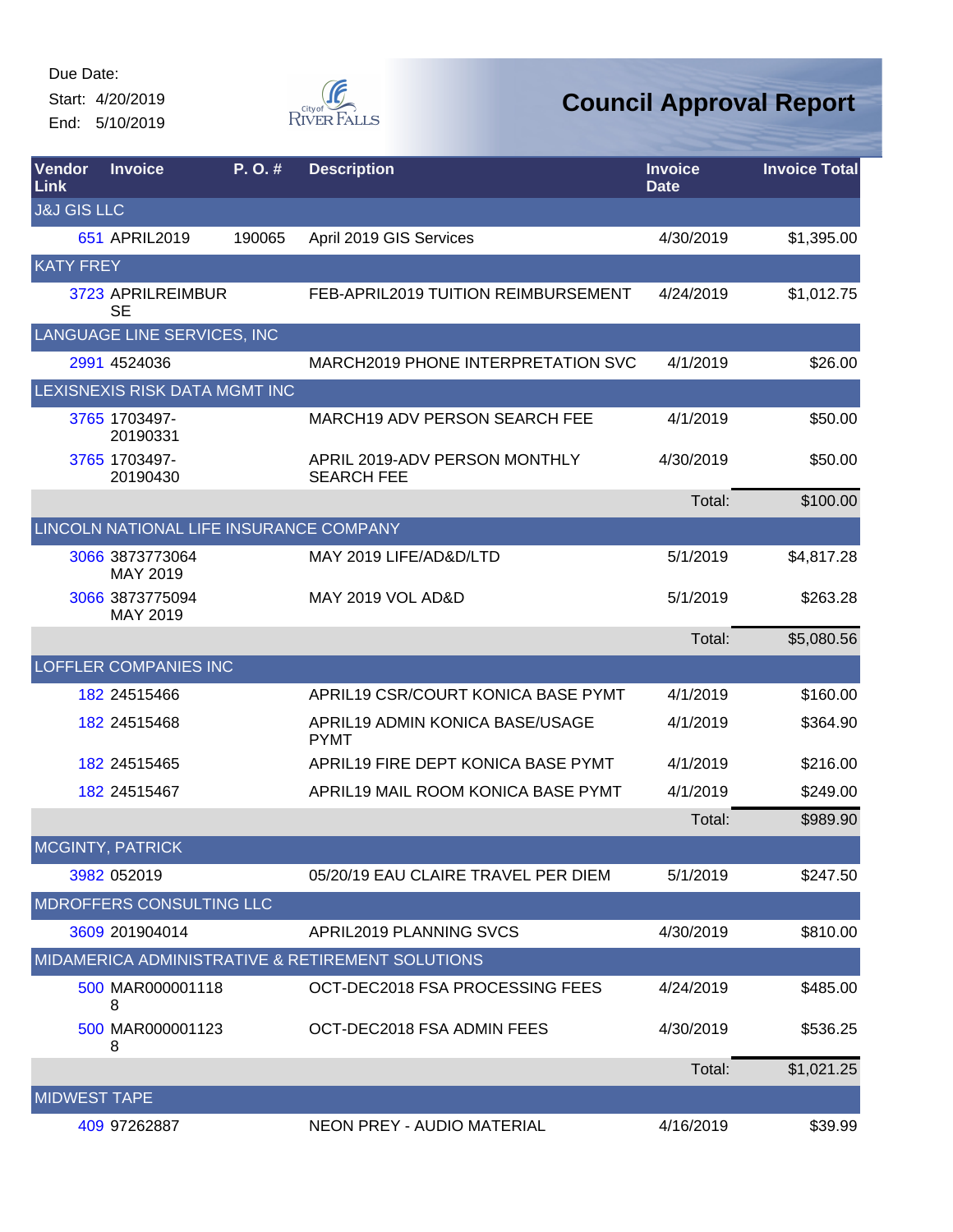Start: 4/20/2019 End: 5/10/2019



| Vendor<br><b>Link</b> | <b>Invoice</b>                         | P.O.#  | <b>Description</b>                                        | <b>Invoice</b><br><b>Date</b> | <b>Invoice Total</b> |
|-----------------------|----------------------------------------|--------|-----------------------------------------------------------|-------------------------------|----------------------|
|                       | 409 97262885                           |        | NEON PREY/PURSUITS OF LORD-AUDIO<br><b>MATERIAL</b>       | 4/16/2019                     | \$79.98              |
|                       | 409 97278171                           |        | APRIL 19-3 AUDIO MATERIAL ITEMS                           | 4/19/2019                     | \$114.97             |
|                       | 409 97278173                           |        | SUCH A PERFECT WIFE-AUDIO MATERIAL                        | 4/19/2019                     | \$39.99              |
|                       | 409 97327253                           |        | THE BIG KAHUNA-AUDIO MATERIAL                             | 4/30/2019                     | \$34.99              |
|                       | 409 97327252                           |        | APRIL 2019-FOUR AUDIO MATERIAL SETS                       | 4/30/2019                     | \$139.96             |
|                       |                                        |        |                                                           | Total:                        | \$449.88             |
|                       | MINNESOTA CHILD SUPPORT PAYMENT CENTER |        |                                                           |                               |                      |
|                       | 1618 49921                             |        | PPE 04/21/2019                                            | 4/26/2019                     | \$303.64             |
|                       | 1618 50494                             |        | PPE 05/05/19                                              | 5/10/2019                     | \$303.64             |
|                       |                                        |        |                                                           | Total:                        | \$607.28             |
|                       | <b>MORTON SALT INC</b>                 |        |                                                           |                               |                      |
|                       | 3764 5401843178                        | 190051 | 50.26 Tons May 2019 Road Salt                             | 5/6/2019                      | \$3,543.33           |
|                       | MY RECEPTIONIST LLC                    |        |                                                           |                               |                      |
|                       | 192 S022030501                         | 190023 | APRIL19-RFMU AFTER HOURS PHONE<br><b>SERVICE</b>          | 4/30/2019                     | \$298.76             |
|                       | NORTHERN STATES POWER COMPANY WI       |        |                                                           |                               |                      |
|                       | 344 634764081                          |        | APRIL19 PRESCOTT AMBULANCE ENERGY<br><b>BILL</b>          | 4/30/2019                     | \$251.81             |
|                       | ON SITE PERFORMANCE TESTING, LLC       |        |                                                           |                               |                      |
|                       | 2485 6082                              | 190151 | 29 Units/Wasson Ln & Wasson Ct-Home Perf<br>Testing       | 4/7/2019                      | \$7,250.00           |
|                       | 2485 6069                              |        | MARCH 2019 HOME ENERGY IMPROV<br><b>TESTING</b>           | 4/30/2019                     | \$750.00             |
|                       |                                        |        |                                                           | Total:                        | \$8,000.00           |
|                       | ONE TIME PAY VENDOR                    |        |                                                           |                               |                      |
|                       | 9999 772757                            |        | REFUND-LOST BOOK-OUTDOOR ROOM                             | 4/1/2019                      | \$25.99              |
|                       | 9999 T786900-2                         |        | REFUND-TRIPP PYMT PD TWICE/#T786900-<br>2                 | 4/24/2019                     | \$124.00             |
|                       | 9999 HERITAGESQU<br><b>ARE</b>         |        | HERITAGE SQUARE-ENERGY STAR BATH<br><b>FAN INCENTIVES</b> | 5/1/2019                      | \$1,050.00           |
|                       | 9999 KATHLEENBO<br><b>WMAN</b>         |        | REFUND-OVERPYMT PARKING TICKET<br>04597121                | 5/8/2019                      | \$5.00               |
|                       |                                        |        |                                                           | Total:                        | \$1,204.99           |
|                       | <b>PARACLETE PRESS</b>                 |        |                                                           |                               |                      |
|                       | 1947 47205                             |        | ANGRY&GOOD/RECLAIMING LIFE-DVDS                           | 4/24/2019                     | \$96.98              |
|                       | PAYMENT SERVICE NETWORK INC            |        |                                                           |                               |                      |
|                       | 206 193340                             | 190024 | APRIL 2019 RFMU PAYMENT PROCESSING<br><b>SVC</b>          | 4/30/2019                     | \$859.70             |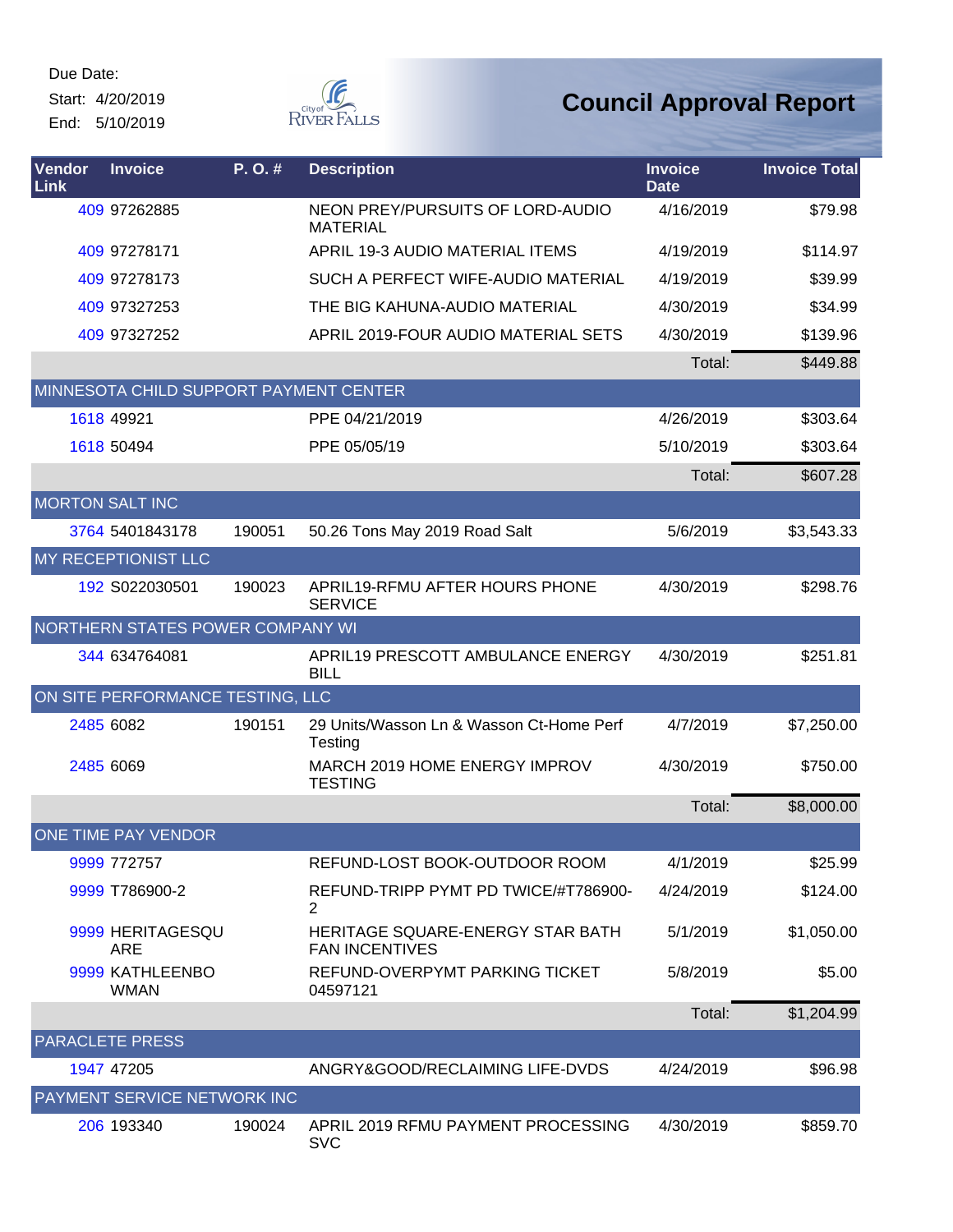Start: 4/20/2019 End: 5/10/2019



| Vendor<br>Link | <b>Invoice</b>                         | P.O.# | <b>Description</b>                                         | <b>Invoice</b><br><b>Date</b> | <b>Invoice Total</b> |
|----------------|----------------------------------------|-------|------------------------------------------------------------|-------------------------------|----------------------|
| <b>PAYPAL</b>  |                                        |       |                                                            |                               |                      |
|                | 639 83959982                           |       | <b>MAY19 PARK AND REC FEE</b>                              | 5/1/2019                      | \$30.00              |
|                | <b>PELION BENEFITS</b>                 |       |                                                            |                               |                      |
|                | 5 49914                                |       | PPE 04/21/2019                                             | 4/26/2019                     | \$2,085.03           |
|                | 5 M LUCERO<br><b>RETIREE</b>           |       | M LUCERO RETIREE PAYOUT                                    | 4/26/2019                     | \$21,491.18          |
|                | 5 J KEENE<br><b>RETIREE</b>            |       | <b>J KENNE RETIREE PAYOUT</b>                              | 4/26/2019                     | \$2,862.67           |
|                | 5 50490                                |       | PPE 05/05/19                                               | 5/10/2019                     | \$916.37             |
|                |                                        |       |                                                            | Total:                        | \$27,355.25          |
| PETERSON, AMY  |                                        |       |                                                            |                               |                      |
|                | 2084 042819                            |       | 4/28/19 NAPERVILLE, IL TRAVEL PER DIEM                     | 4/24/2019                     | \$215.50             |
|                | PIERCE COUNTY TREASURER                |       |                                                            |                               |                      |
|                | 210 APIRL 2019                         |       | APRIL 2019 JAIL/DWI/INTERLOCK                              | 5/1/2019                      | \$930.64             |
|                | PUBLIC SERVICE COMMISSION OF WISCONSIN |       |                                                            |                               |                      |
|                | 216 1903-1-05110                       |       | MARCH19 AMI ASSESSMENT/METER<br><b>TARIFF</b>              | 4/16/2019                     | \$185.96             |
|                | <b>RFMU PAYMENTS OR REFUNDS</b>        |       |                                                            |                               |                      |
|                | 990610 WNFLD SLTNS<br><b>FCS ENRG</b>  |       | FOCUS ON ENERGY INCENTIVES FOR<br><b>BUSINESS LIGHTING</b> | 5/1/2019                      | \$5,000.00           |
|                | <b>RIVER CITY ELECTRIC</b>             |       |                                                            |                               |                      |
|                | 1291 1611                              |       | REPLACE 6 BALLAST/REWIRE 4 BALLAST                         | 5/7/2019                      | \$880.00             |
|                | <b>RIVER CITY STITCH</b>               |       |                                                            |                               |                      |
|                | 2526 29989                             |       | APRIL2019 EMPLOYEE CITY APPAREL                            | 4/30/2019                     | \$2,189.24           |
|                | RIVER FALLS CHAMBER OF COMMERCE INC    |       |                                                            |                               |                      |
|                | 225 16882                              |       | UTILITY-REBATES/ONE CHAMBER CHECK                          | 4/22/2019                     | \$25.00              |
|                | RIVER FALLS POLICE ASSOCIATION         |       |                                                            |                               |                      |
|                | 9 49 917                               |       | <b>APRIL 2019</b>                                          | 4/26/2019                     | \$648.00             |
|                | RIVER FALLS SENIOR CITIZENS            |       |                                                            |                               |                      |
|                | 438 MAY19                              |       | <b>MAY2019 SENIOR CENTER</b>                               | 5/1/2019                      | \$500.00             |
|                | ROHL CONSTRUCTION INC                  |       |                                                            |                               |                      |
|                | 2983 11635                             |       | 72.79 TONS BASE CRUSHED LIMESTONE                          | 4/30/2019                     | \$596.88             |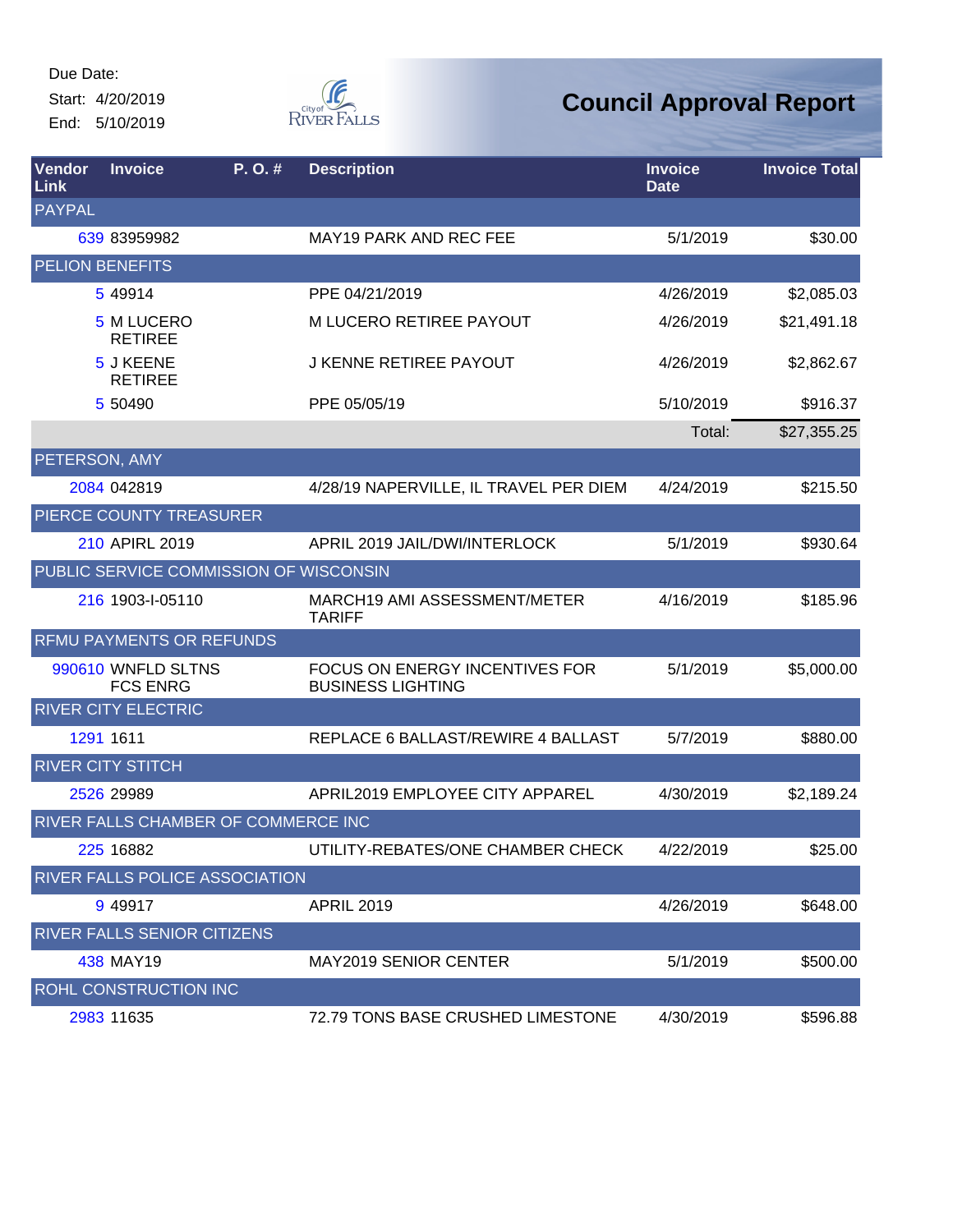Start: 4/20/2019 End: 5/10/2019



| Vendor<br>Link     | <b>Invoice</b>                     | P.O.#  | <b>Description</b>                                   | <b>Invoice</b><br><b>Date</b> | <b>Invoice Total</b> |
|--------------------|------------------------------------|--------|------------------------------------------------------|-------------------------------|----------------------|
|                    | <b>ROSS &amp; ASSOCIATES LTD</b>   |        |                                                      |                               |                      |
|                    | 375 APRIL19-APP11 180420           |        | April19-Glen Park Pavilion                           | 4/8/2019                      | \$66,452.50          |
|                    | 375 APRIL19-APP10 180421           |        | April19-Glen Park Storm Shelter                      | 4/8/2019                      | \$99,750.00          |
|                    | 375 APP11-5/8/19                   | 180421 | Thru Period 5/8 - Glen Park Storm Shelter            | 5/8/2019                      | \$62,058.75          |
|                    | 375 APP12-5/8/19                   | 180420 | Thru Period 5/8/19-Glen Park Pavilion                | 5/8/2019                      | \$190,950.00         |
|                    |                                    |        |                                                      | Total:                        | \$419,211.25         |
|                    | RUDESILL BUILDERS INC              |        |                                                      |                               |                      |
|                    | 3836 809                           | 190156 | Pathway Fishing Pier Railing Repair                  | 4/18/2019                     | \$1,250.00           |
| <b>RUNNING INC</b> |                                    |        |                                                      |                               |                      |
|                    | 1573 20824                         | 190086 | <b>APRIL2019 Taxi Management Services</b>            | 4/30/2019                     | \$17,115.69          |
| <b>SAVATREE</b>    |                                    |        |                                                      |                               |                      |
|                    | 772 6581724                        | 190103 | Tree Removals/Pruning-115 S 6th/115 S Falls          | 4/3/2019                      | \$1,200.00           |
|                    | SCHOLASTIC LIBRARY PUBLISHING INC  |        |                                                      |                               |                      |
|                    | 239 19173103                       |        | APRIL 2019-12 BOOKS ORDERED                          | 4/11/2019                     | \$127.88             |
|                    | SHORT ELLIOTT HENDRICKSON INC      |        |                                                      |                               |                      |
|                    | 244 365574                         |        | THRU MARCH19-RFMU MISC ENG<br><b>SVCS/JUG HANDLE</b> | 4/6/2019                      | \$405.13             |
|                    | 244 366019                         | 180424 | Thru March2019 Troy-Pomeroy Watermain<br>Relocate    | 4/10/2019                     | \$1,464.75           |
|                    |                                    |        |                                                      | Total:                        | \$1,869.88           |
|                    | SHRED-IT US HOLDCO, INC            |        |                                                      |                               |                      |
|                    | 2439 8127122453                    | 190060 | APRIL2019 SHREDDING SERVICES                         | 4/22/2019                     | \$95.08              |
|                    | ST CROIX COUNTY CLERK              |        |                                                      |                               |                      |
|                    | 650 SPRING2019                     |        | SPRING ELECTION CODING/PUBLICATION                   | 4/24/2019                     | \$93.00              |
|                    | ST CROIX COUNTY HIGHWAY DEPARTMENT |        |                                                      |                               |                      |
|                    | 956 324                            | 190140 | 3/24 to 4/6/19 Spray Patching                        | 4/18/2019                     | \$7,187.01           |
|                    | 956 368                            | 190140 | April 2019 Spray Patching                            | 4/30/2019                     | \$11,700.94          |
|                    |                                    |        |                                                      | Total:                        | \$18,887.95          |
|                    | ST CROIX COUNTY TREASURER          |        |                                                      |                               |                      |
|                    | 252 APRIL 2019                     |        | APRIL 2019 JAIL/DWI/INTERLOCK                        | 5/1/2019                      | \$200.00             |
|                    | ST CROIX VALLEY NATURAL GAS CO     |        |                                                      |                               |                      |
|                    | <b>255 MARCH19</b>                 |        | MARCH 2019 NATURAL GAS BILL                          | 4/2/2019                      | \$9,202.96           |
| <b>STATE OF WI</b> |                                    |        |                                                      |                               |                      |
|                    | 259 APRIL 2019                     |        | APRIL 2019 PENALTY ASSESSMENT                        | 5/1/2019                      | \$2,906.81           |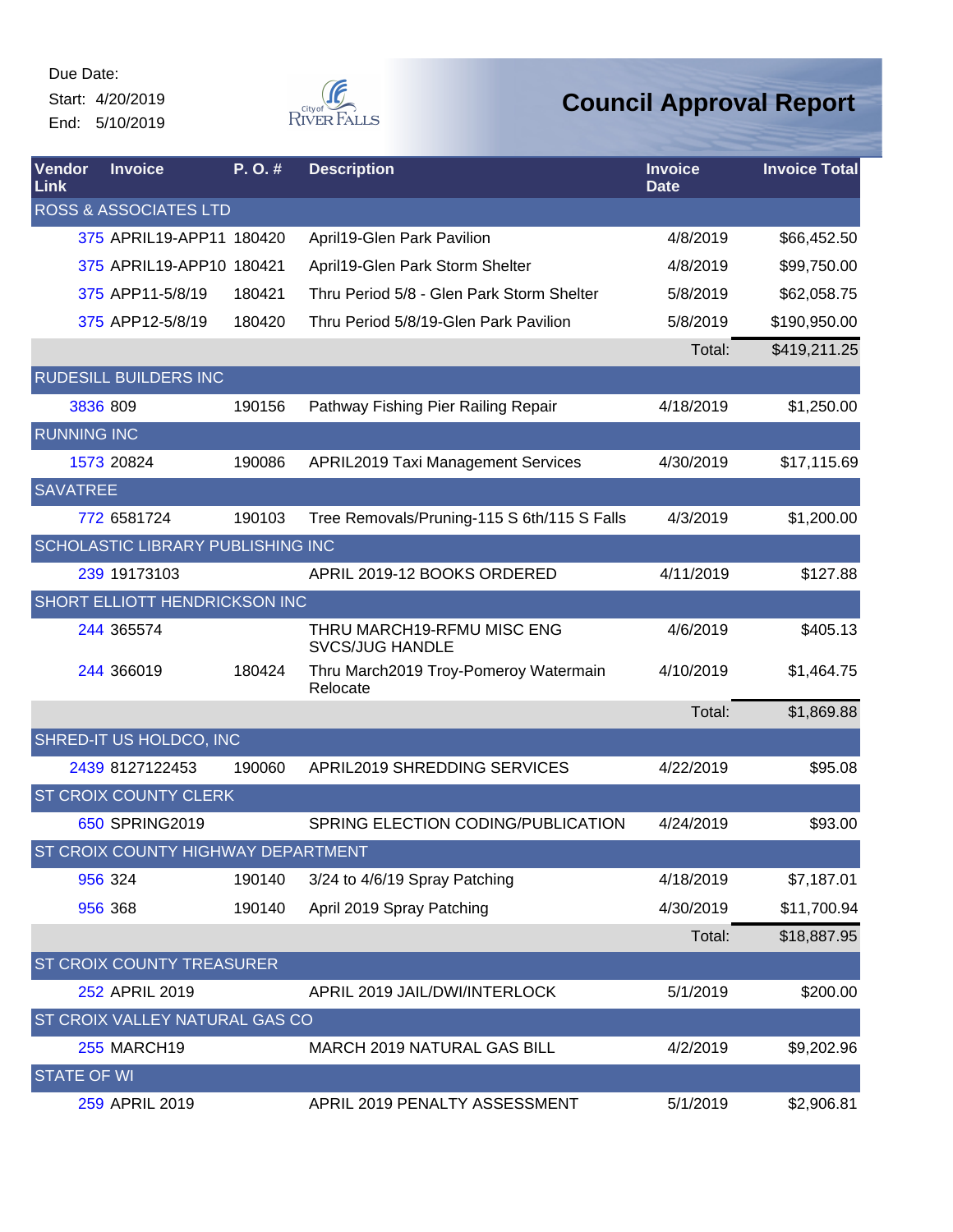Start: 4/20/2019 End: 5/10/2019



| Vendor<br>Link   | <b>Invoice</b>                             | P.O.#  | <b>Description</b>                                      | <b>Invoice</b><br><b>Date</b> | <b>Invoice Total</b> |
|------------------|--------------------------------------------|--------|---------------------------------------------------------|-------------------------------|----------------------|
|                  | STATE OF WI DEPT OF EMPLOYEE TRUST FUNDS   |        |                                                         |                               |                      |
|                  | 11 49918                                   |        | <b>APRIL 2019</b>                                       | 4/26/2019                     | \$90,206.56          |
|                  |                                            |        | STATEWIDE ENERGY EFFICIENCY & RENEWABLES ADMIN INC      |                               |                      |
|                  | <b>243 MARCH19</b>                         |        | <b>MARCH19-CTC ENERGY EFFICIENCY</b><br><b>FUNDS</b>    | 4/18/2019                     | \$3,865.86           |
|                  | <b>STRAND ASSOCIATES, INC</b>              |        |                                                         |                               |                      |
|                  | 3346 147774                                | 190088 | Thru March19-WWTP Aeration System Improv                | 4/10/2019                     | \$28,870.73          |
|                  | <b>SYLVANDER HEATING INC</b>               |        |                                                         |                               |                      |
|                  | 15 81170                                   | 190084 | City Hall- Replace HVAC Unit in IT Room                 | 4/11/2019                     | \$3,250.00           |
|                  | TJADER & HIGHSTROM UTILITY SERVICES, LLC   |        |                                                         |                               |                      |
|                  | 3971 16776                                 | 190155 | Thru March19-Fiber WWTP Contractor                      | 4/4/2019                      | \$4,679.00           |
|                  | TOLTZ, KING, DUVALL, ANDERSON & ASSOCIATES |        |                                                         |                               |                      |
|                  | 2172 002019001475                          | 180433 | Thru April 2019-North Interceptor Sewer Design          | 4/30/2019                     | \$562.89             |
|                  | 2172 002019001515                          | 190089 | Thru April 2019-St Croix Street Outfall Design          | 4/30/2019                     | \$877.54             |
|                  |                                            |        |                                                         | Total:                        | \$1,440.43           |
| <b>TRAVELERS</b> |                                            |        |                                                         |                               |                      |
|                  | 3027 FINALPYMT                             |        | FINAL PYMT/TERM-WORKERS<br>COMP/AUTO/UMBRELLA           | 5/1/2019                      | \$22,165.88          |
|                  | TRC ENVIRONMENTAL CORPORATION              |        |                                                         |                               |                      |
|                  | 1405 355866                                | 190116 | Year 2 - Hydro Relicensing Project                      | 4/22/2019                     | \$5,472.23           |
|                  | <b>TYLER TECHNOLOGIES</b>                  |        |                                                         |                               |                      |
|                  | 381 045-260046                             |        | 6/2019 - 6/2020 - SVC SUPPORT/CLIENT<br>MAINT/LICENSING | 5/1/2019                      | \$40,712.43          |
|                  | US BANK NATIONAL ASSOC                     |        |                                                         |                               |                      |
|                  | 284 1370457                                |        | 2011B SEWER GO REFUNDING DEBT PYMT                      | 3/11/2019                     | \$146,812.50         |
|                  | 284 1370922-2012B<br>GO                    |        | 2012B SEWER GO REFUNDING DEBT PYMT                      | 3/11/2019                     | \$312,300.00         |
|                  | 284 1370922-2011A<br><b>WATER</b>          |        | 2011A WATER REV BOND DEBT PYMT                          | 3/11/2019                     | \$129,970.00         |
|                  | 284 1371183                                |        | 2016A SEWER REV BOND DEBT PYMT                          | 3/12/2019                     | \$255,675.00         |
|                  | 284 APRIL19PCARD<br>S                      |        | APRIL19 PCARD PURCHASES                                 | 4/30/2019                     | \$102,323.67         |
|                  |                                            |        |                                                         | Total:                        | \$947,081.17         |
|                  | USIC LOCATING SERVICES LLC                 |        |                                                         |                               |                      |
|                  | 286 328882                                 | 190069 | APRIL2019 LOCATING WATER / ELECTRIC                     | 4/30/2019                     | \$6,470.51           |
|                  | 286 328883                                 | 190037 | APRL2019 LOCATING STORM / SANITARY                      | 4/30/2019                     | \$3,346.46           |
|                  |                                            |        |                                                         | Total:                        | \$9,816.97           |
|                  | <b>USSI HOLDINGS, INC</b>                  |        |                                                         |                               |                      |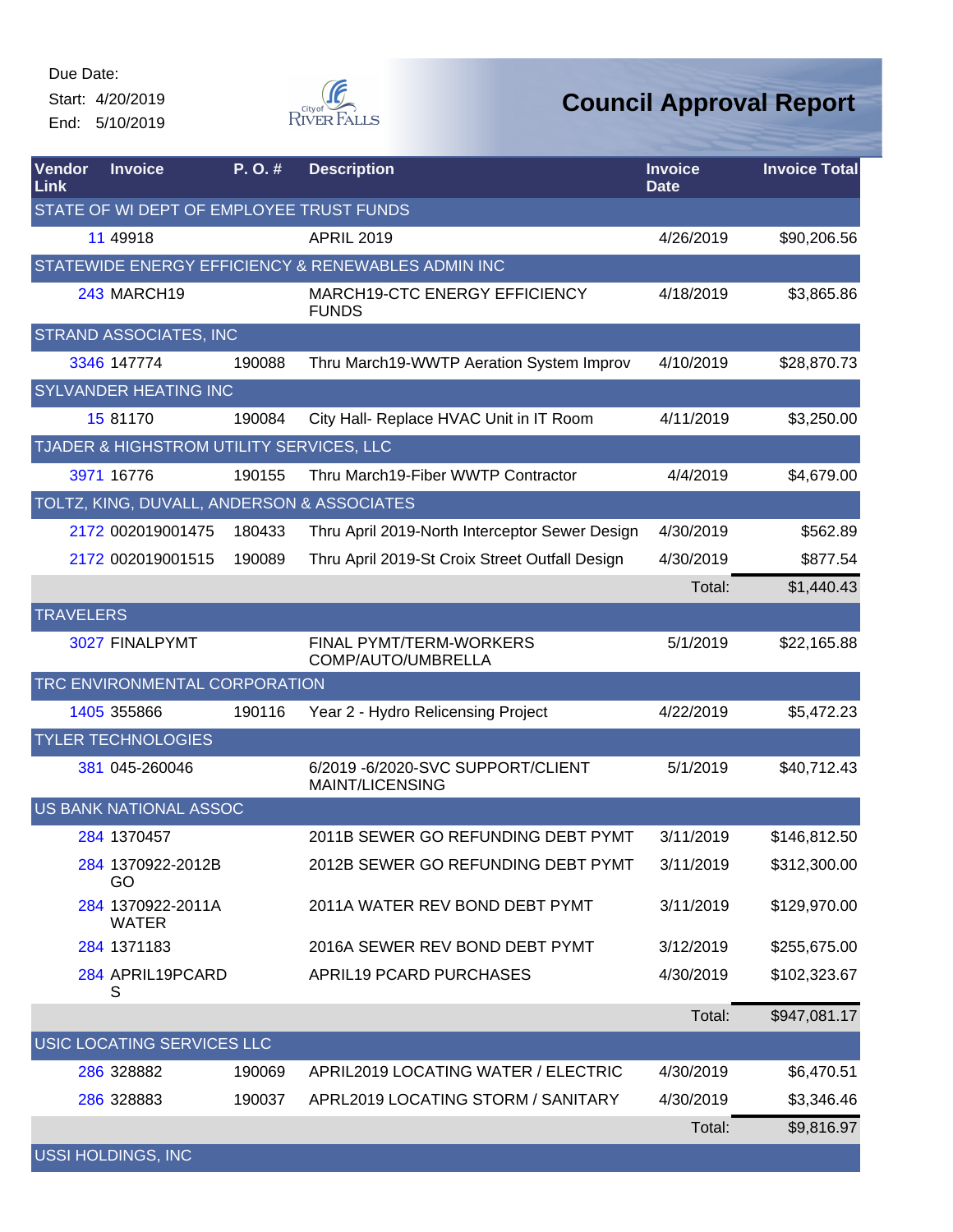Start: 4/20/2019 End: 5/10/2019



| <b>Vendor</b><br>Link  | <b>Invoice</b>                    | P.O.#  | <b>Description</b>                                           | <b>Invoice</b><br><b>Date</b> | <b>Invoice Total</b> |
|------------------------|-----------------------------------|--------|--------------------------------------------------------------|-------------------------------|----------------------|
|                        | 812 0066895-IN                    | 190139 | ALTEC - ANNUAL TRUCK TESTING & REPAIR                        | 4/1/2019                      | \$600.00             |
|                        | 812 0066892-IN                    | 190139 | <b>VERSALIFT-ANNUAL TRUCK TESTING &amp;</b><br><b>REPAIR</b> | 4/1/2019                      | \$700.00             |
|                        | 812 0066893-IN                    | 190139 | <b>JIB ANNUAL TRUCK TESTING &amp; REPAIR</b>                 | 4/1/2019                      | \$1,262.53           |
|                        |                                   |        |                                                              | Total:                        | \$2,562.53           |
| <b>UW RIVER FALLS</b>  |                                   |        |                                                              |                               |                      |
|                        | 288 9403                          |        | APRIL 2019 SPRING ELECTION FACILITY<br><b>FEE</b>            | 4/24/2019                     | \$25.00              |
|                        | VANDER VORST CONSTRUCTION INC     |        |                                                              |                               |                      |
|                        | 2529 APRIL19                      | 190157 | Construction/Repair Projects-Library/Amb/City<br>Hall        | 4/17/2019                     | \$2,020.00           |
|                        | <b>VERSA VEND VENDING</b>         |        |                                                              |                               |                      |
|                        | 1205 2114:018903                  |        | APRIL 2019-PD COFFEE SUPPLIES                                | 4/10/2019                     | \$94.00              |
|                        | 1205 2114:019449                  |        | APRIL 2019-LIBRARY COFFEE SUPPLIES                           | 4/18/2019                     | \$104.00             |
|                        |                                   |        |                                                              | Total:                        | \$198.00             |
| <b>VICKI M MARES</b>   |                                   |        |                                                              |                               |                      |
|                        | 3523 4-2-19CLASS                  |        | 4/2 HEALTHCARE PROVIDER CLASS                                | 4/15/2019                     | \$75.00              |
|                        | <b>VIKING ELECTRIC SUPPLY INC</b> |        |                                                              |                               |                      |
|                        | 750 S002480069.00<br>1            |        | <b>EMERGENCY LIGHTING BALLASTS</b>                           | 4/11/2019                     | \$450.58             |
|                        | 750 S002502818.00<br>1            |        | <b>WWTP BLDG-LAMPS</b>                                       | 4/17/2019                     | \$49.80              |
|                        | 750 S002513648.00<br>1            |        | REPLACE DATA JACKS/CARD ACCESS<br><b>ALTERATION</b>          | 4/22/2019                     | \$38.90              |
|                        |                                   |        |                                                              | Total:                        | \$539.28             |
| <b>VORTEX USA INC</b>  |                                   |        |                                                              |                               |                      |
|                        | 3976 DEP01                        | 190152 | DEPOSIT-GLEN PARK RENOVATION-<br><b>SPLASH PAD</b>           | 5/2/2019                      | \$69,987.98          |
| <b>WARNING LITES</b>   |                                   |        |                                                              |                               |                      |
|                        | 1224 208464                       | 190127 | 225 REFLECTIVE TRAFFIC CONES W/LOGO                          | 4/1/2019                      | \$3,012.75           |
| WELD RILEY, S.C.       |                                   |        |                                                              |                               |                      |
|                        | 301 28820                         |        | MARCH 2019 SVCS-590 S WASSON LN                              | 4/19/2019                     | \$770.00             |
|                        | 301 28819                         |        | MARCH 2019 SVCS-MCCARTY<br><b>FORECLOSURE</b>                | 4/19/2019                     | \$210.00             |
|                        | 301 28816                         |        | MARCH 2019 SVCS-TID 14/UWRF<br><b>SUBSTATION</b>             | 4/19/2019                     | \$2,082.50           |
|                        |                                   |        |                                                              | Total:                        | \$3,062.50           |
| <b>WESTHUIS, KEVIN</b> |                                   |        |                                                              |                               |                      |
|                        | 305 051519                        |        | 5/15 DELAVAN, WI TRAVEL PER DIEM                             | 5/1/2019                      | \$97.50              |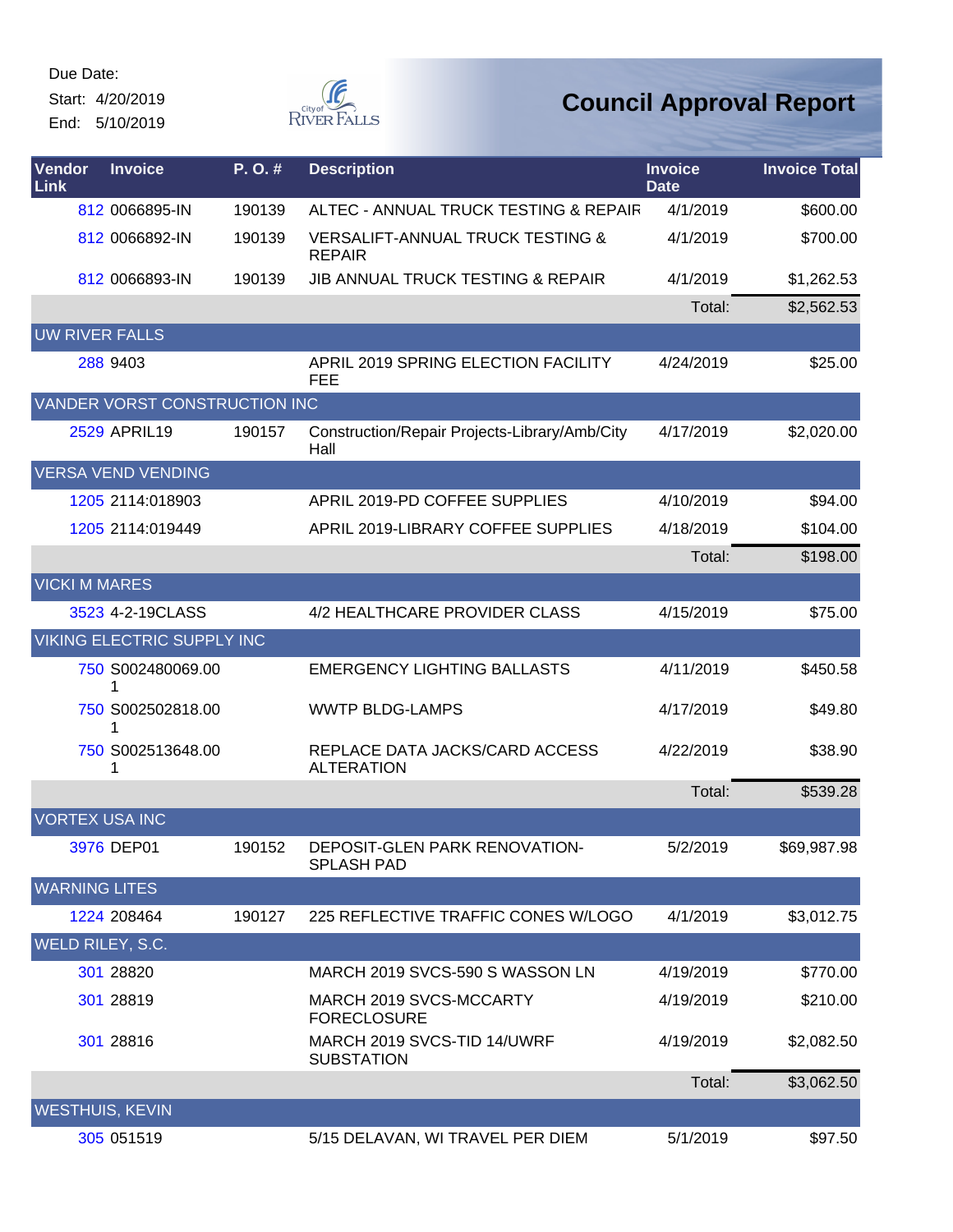Start: 4/20/2019 End: 5/10/2019



| Vendor<br>Link | <b>Invoice</b>                        | P.O.#  | <b>Description</b>                                     | <b>Invoice</b><br><b>Date</b> | <b>Invoice Total</b> |
|----------------|---------------------------------------|--------|--------------------------------------------------------|-------------------------------|----------------------|
|                | <b>WI CHILD SUPPORT</b>               |        |                                                        |                               |                      |
|                | 4 4 9 9 1 3                           |        | PPE 04/21/2019                                         | 4/26/2019                     | \$323.07             |
|                | 4 50489                               |        | PPE 05/05/19                                           | 5/10/2019                     | \$323.07             |
|                |                                       |        |                                                        | Total:                        | \$646.14             |
|                | WI DEPARTMENT OF REVENUE              |        |                                                        |                               |                      |
|                | 3 49912                               |        | PPE 04/21/2019                                         | 4/26/2019                     | \$15,736.56          |
|                | 3 MAY2019                             |        | MAY19 MUNICIPAL LIGHT HEAT/POWER<br><b>LICENSE FEE</b> | 5/1/2019                      | \$6,761.39           |
|                | 3 50488                               |        | PPE 05/05/19                                           | 5/10/2019                     | \$15,360.68          |
|                |                                       |        |                                                        | Total:                        | \$37,858.63          |
|                | WI DEPT OF ADMINISTRATION             |        |                                                        |                               |                      |
|                | 310 16776-<br>2005CWF                 |        | 2005 CWF DEBT PYMT 4337-08                             | 3/21/2019                     | \$201,397.57         |
|                | <b>WI DEPT OF JUSTICE</b>             |        |                                                        |                               |                      |
|                | 312 455TIME-<br>0000006643            |        | 2ND QTR TIME ACCESS/OFFICER SUPPORT                    | 4/10/2019                     | \$438.00             |
|                | 422 L4801T/APRIL1<br>9                |        | APRIL2019 BACKGROUND CHECKS                            | 4/30/2019                     | \$126.00             |
|                |                                       |        |                                                        | Total:                        | \$564.00             |
|                | WI DEPT OF REVENUE                    |        |                                                        |                               |                      |
|                | 777 150403                            |        | MOLLY LINDER/STATE DEBT COLLECTION<br><b>FEE</b>       | 4/24/2019                     | \$35.00              |
|                | 777 49920                             |        | PPE 04/21/2019 CONFIRM #0-648-000-544.                 | 4/26/2019                     | \$30.50              |
|                |                                       |        |                                                        | Total:                        | \$65.50              |
|                | WI DEPT OF TRANSPORTATION             |        |                                                        |                               |                      |
|                | 3564 395-<br>0000127340               | 190163 | March19-Cemetery Rd Repaving (Design)                  | 4/10/2019                     | \$1,310.21           |
|                | WI MUNICIPAL COURT CLERKS ASSOCIATION |        |                                                        |                               |                      |
|                | 326 UWM2019                           |        | SAHNOW/JOHNSON JUDICIAL EDU<br><b>CERTIFICATE PRGM</b> | 4/24/2019                     | \$540.00             |
|                | WI RURAL WATER ASSOCIATION            |        |                                                        |                               |                      |
|                | 337 JUNE2019                          |        | DEAN SEEMUTH/CROSS CONN CONTROL-<br><b>PLOVER</b>      | 4/30/2019                     | \$575.00             |
|                | WI STATE LABORATORY OF HYGIENE        |        |                                                        |                               |                      |
|                | 330 590676                            |        | <b>APRIL19 FLUORIDE</b>                                | 4/30/2019                     | \$52.00              |
| <b>WNOA</b>    |                                       |        |                                                        |                               |                      |
|                | 2170 AUG2019                          |        | RYAN MILLER/AUGUST CONF<br><b>REGISTRATION</b>         | 5/6/2019                      | \$185.00             |